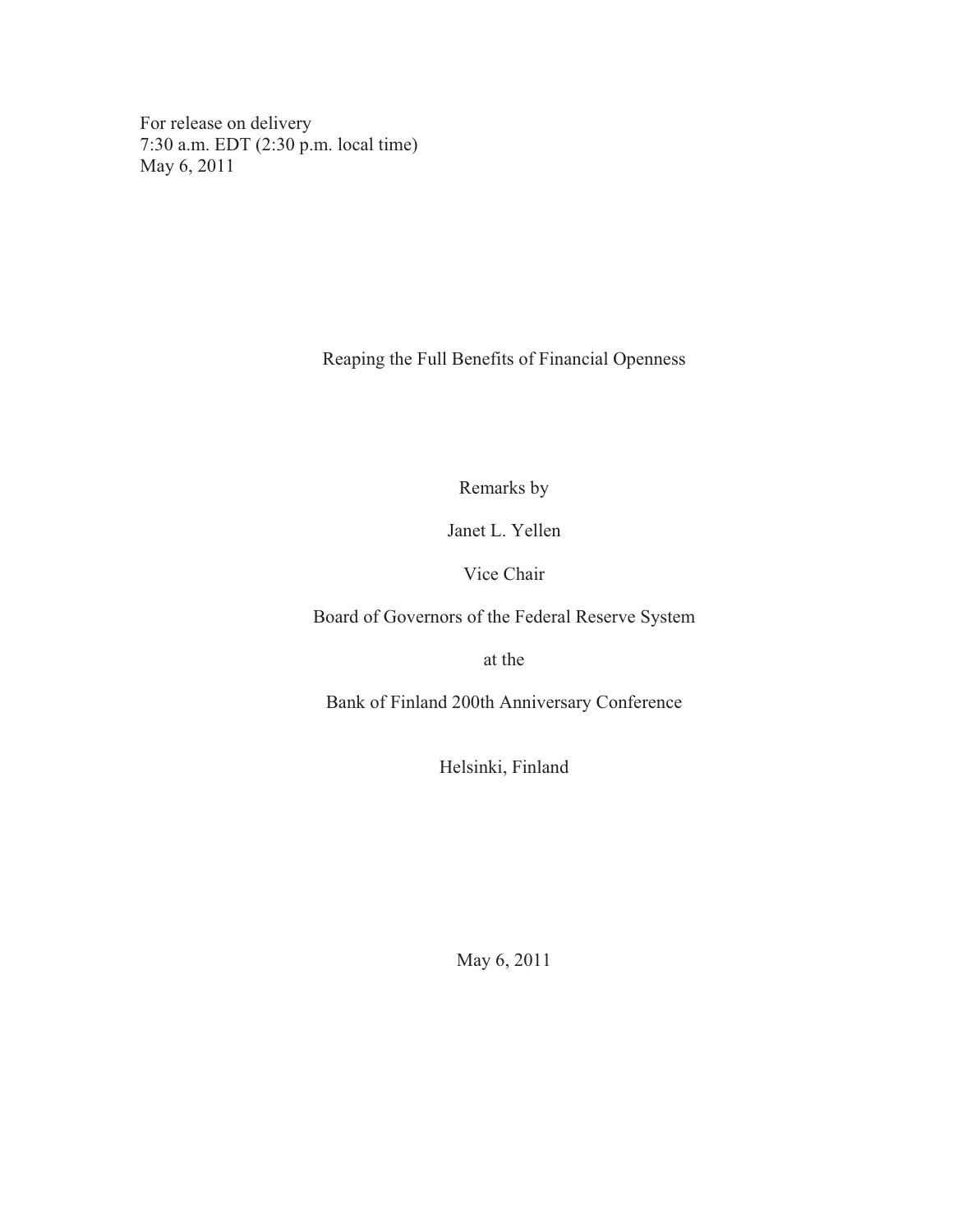Thank you. I usually begin my remarks by stating that my views are my own and do not necessarily reflect those of anyone else on the Federal Open Market Committee (FOMC). However, in this case, I would like to extend best wishes to the Bank of Finland on its 200th anniversary not only from myself but also on behalf of Chairman Bernanke, of the rest of the FOMC, and of the entire Federal Reserve System. All of us have enjoyed many years of fruitful contact with the Bank of Finland, and we hope to continue to do so for many more to come. Okay, disclaimer back on.<sup>1</sup>

 The subject of this session, "Finance and Growth," is aptly chosen, as the severity of the recent global financial crisis has prompted a reappraisal of conventional thinking regarding the role of the financial system in our economies. Because one of the distinguishing features of the crisis was its global reach, this reappraisal should address, among other issues, the benefits of global capital mobility and the extent to which countries should open their financial markets to the rest of the world. Does increased financial openness result in stronger economic growth and improved economic performance more generally? Indeed, even well before the current crisis, a number of economists had begun to question the near-consensus view in favor of unrestricted financial openness. And, more recently, a number of publications from economists at the International Monetary Fund (IMF) have suggested circumstances when capital controls might be appropriate.<sup>2</sup> As a practical matter, during the ongoing recovery from the crisis, some emerging market economies have attracted considerable capital inflows, raising

<sup>&</sup>lt;sup>1</sup> I am indebted to Board staff members Brian Doyle, Steven Kamin, and Nathan Sheets for their assistance in preparing these remarks.

<sup>&</sup>lt;sup>2</sup> See Ostry (2010) and International Monetary Fund (2011).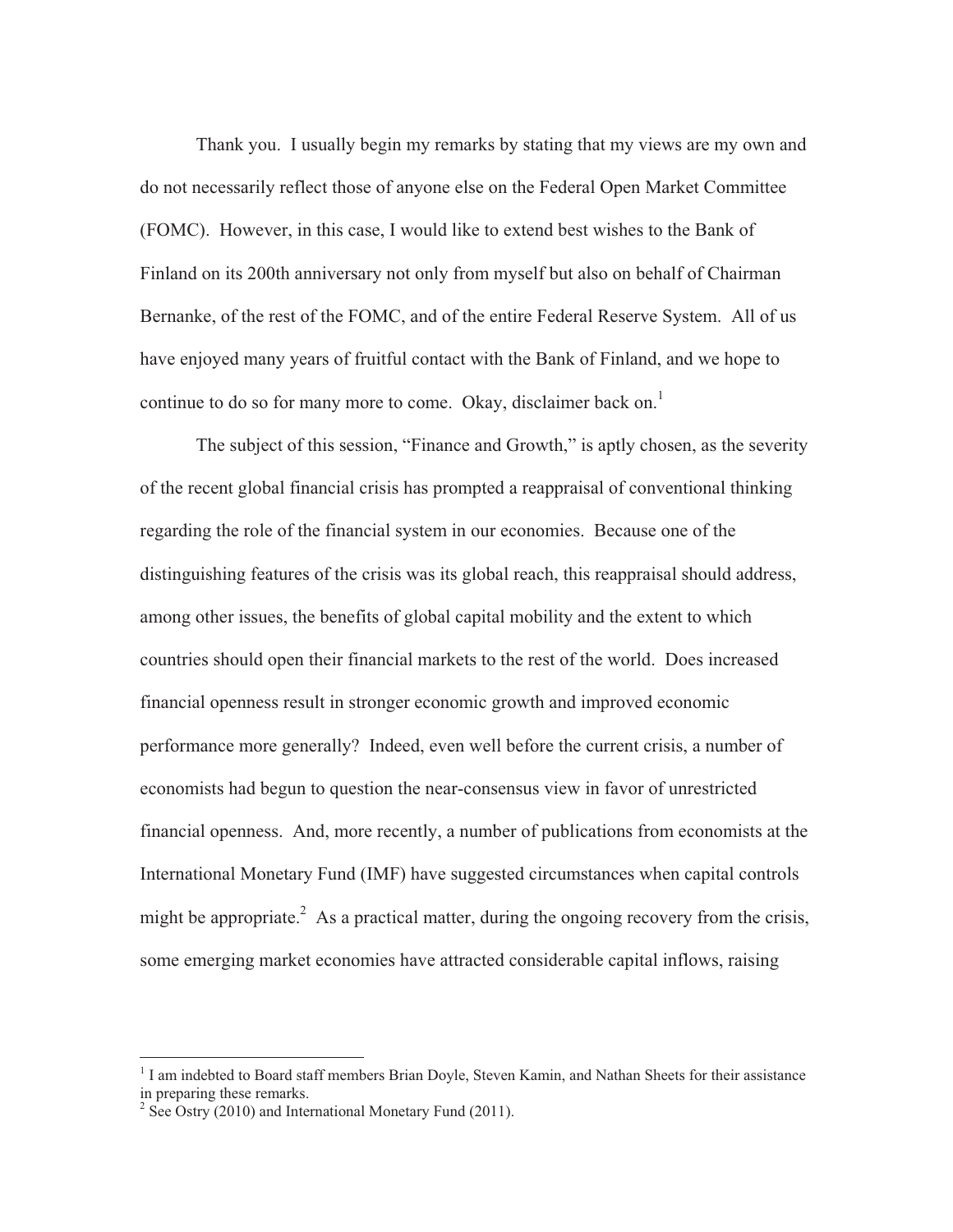concerns about potential overheating and leading authorities in a number of countries to impose capital controls in an attempt to manage these flows.

 As I will discuss today, these issues are complicated, but I continue to believe that open capital markets offer significant benefits in terms of greater efficiency and improved standards of living, and that they represent a long-run goal to which policymakers should remain committed. That said, recent experience suggests that reaping the full benefits of capital mobility requires prerequisites, including a sound legal and institutional infrastructure, solid prudential supervision and regulation, and appropriate incentives for risk management by domestic financial institutions. Suffice it to say that the achievement of these objectives takes time. In the interim, countries may need to employ a variety of tools to effectively manage capital flows. Such tools may include macroeconomic policies, exchange rate flexibility, liberalization of capital outflows, and, perhaps in some particularly challenging instances, constraints on capital inflows. Nevertheless, while successfully managing sizable capital inflows may require a range of policy responses, the need to make these responses is not cause to abandon the pursuit of financial openness as an objective over the longer term.

### **The Case for Financial Openness**

 To start off, the arguments in favor of countries being open to financial flows are compelling. First, countries that open their markets to capital flows can be expected to reap stronger economic growth. Indeed, the economic history of a number of small, open advanced economies, such as Australia, Canada, and New Zealand, points to a notable role for foreign capital, especially from the United Kingdom and the United States.<sup>3</sup> And

- 2 -

<sup>&</sup>lt;sup>3</sup> See Layton and Makin (1993), Makin, Zhang, and Scobie (2008), and Dow (1984) for some evidence on the importance of foreign investment in Australia, Canada, and New Zealand.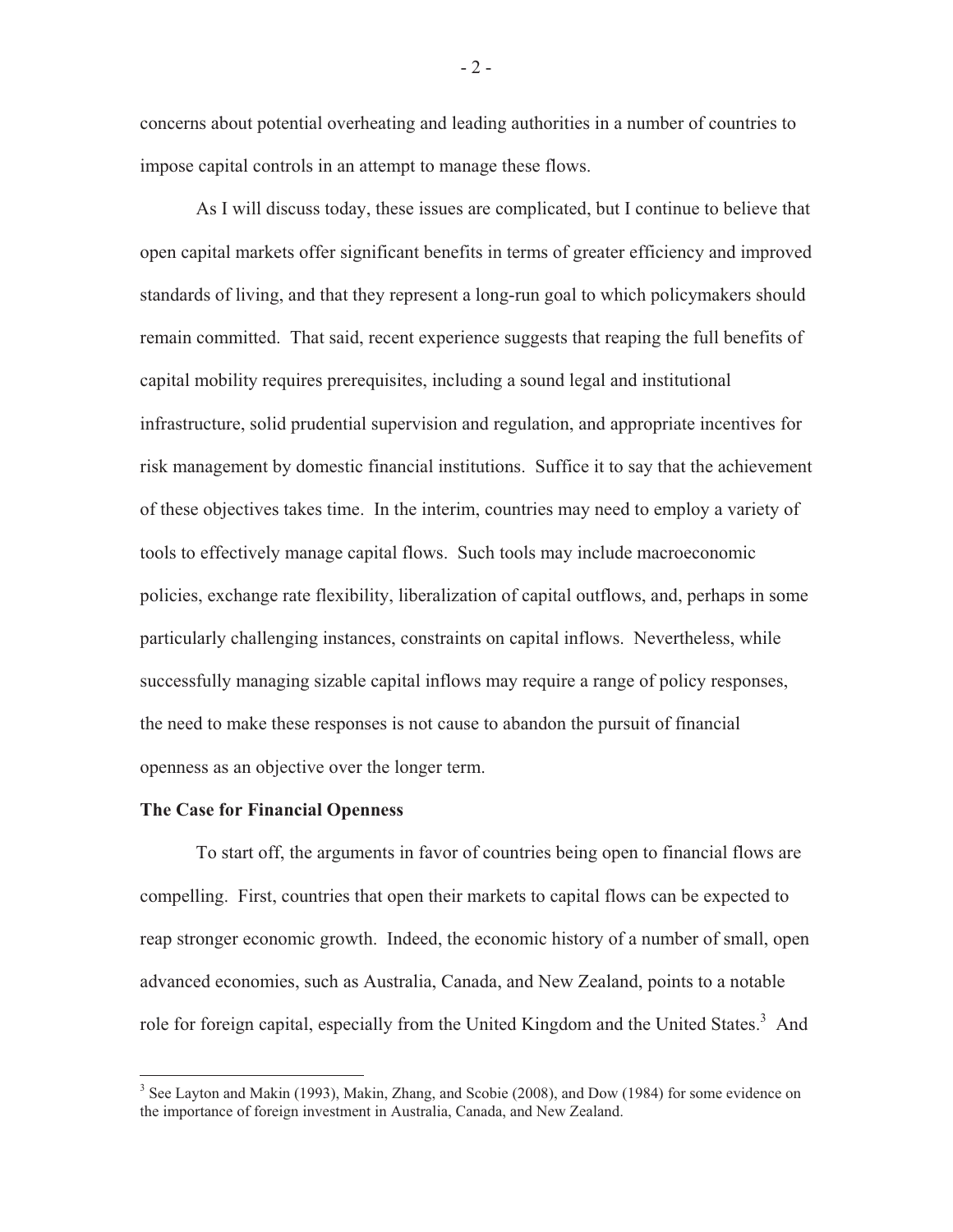the United States was itself aided by foreign capital at an early stage of its development.<sup>4</sup> That the advanced economies have achieved high standards of living, while at the same time embracing financial openness, suggests that such openness is likely to bring longterm benefits for other countries as well.

 Free capital markets support economic growth by allowing resources to move across borders to their most productive uses. These flows should expand the opportunities for savers and, in the savings-rich countries, likely raise the return on domestic savings. Capital inflows can lower the cost of capital to firms in capital-scarce countries, raising investment. The result is more investment, more productive investment, and faster economic growth than would have occurred in the absence of such capital flows. And these flows do not merely represent the wherewithal to finance investments--they potentially are accompanied by positive spillovers from technological transfer and the adoption of managerial and organizational best practices.

 Second, opening up domestic financial markets to the rest of the world subjects domestic financial institutions to foreign competition. Increased competition should make domestic financial institutions more efficient as well as more transparent and better governed. Financial openness may also provide impetus for institutional reform within countries. Such reforms might include a better legal system to enforce contracts and other property rights, better accounting and disclosure standards as domestic firms compete for foreign funds, and improved prudential supervision as domestic regulators observe the risk-management practices of foreign financial institutions. In addition, some

- 3 -

<sup>&</sup>lt;sup>4</sup>Bordo, Eichengreen, and Irwin (1999) note that in the 19th century most foreign investment in the United States and in other countries was directed to certain sectors of the economy, including railways, resource extraction, public utilities, and government.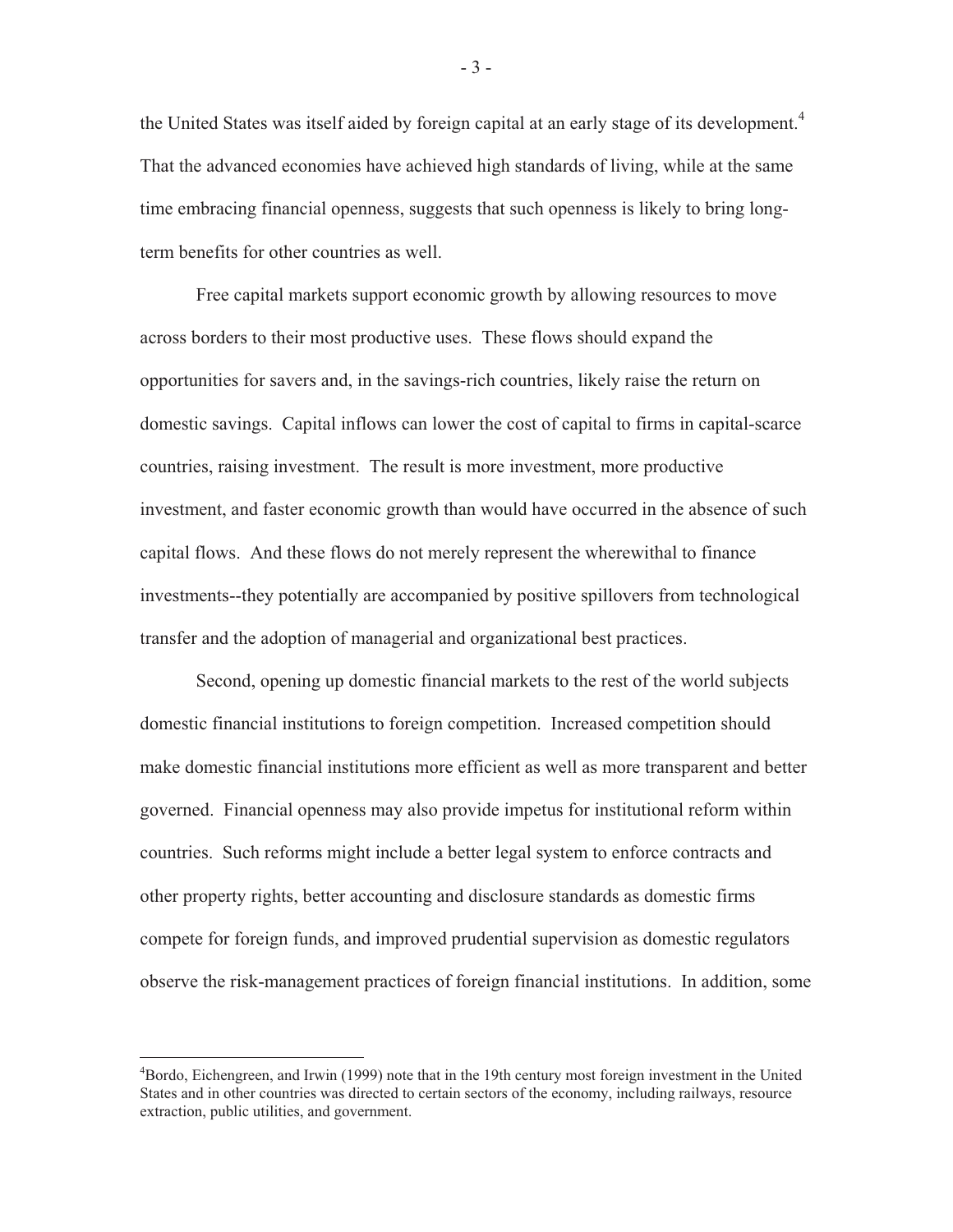observers argue that greater financial openness may even yield better macroeconomic policy, as countries are subject to the discipline of outside capital markets.

 Third, being more open to the rest of the world--both to financial flows and to trade--may help countries better absorb economic shocks by allowing temporary current account surpluses and deficits. For example, a spending boom that leads the economy to overheat could induce a rise in the country's currency and a decline in exports, restoring more normal conditions and avoiding an undesirable rise in inflation. Any impediments to the free operation of international capital markets, including their role in setting exchange rates, can hamper this rebalancing of demand across countries.

 Finally, openness also improves welfare by allowing countries greater scope to share risk. Although financial openness may or may not reduce the volatility of an economy's output, risk-averse consumers should benefit by diversifying their portfolios across countries and thus insuring themselves against the shocks hitting their own particular economy. During domestic recessions, lower income from domestic assets may be offset by higher income from abroad, thereby reducing consumption volatility, as long as the shocks hitting the domestic and foreign economies are not too similar.

## **Some Practical Challenges**

 Despite the strong case for financial openness, countries have faced some practical challenges in the pursuit of this objective. In particular, capital flows can be volatile, and many countries have struggled with the adverse effects of this volatility on the domestic economy. Access to foreign capital may also exacerbate domestic financial distortions, such as maturity mismatches or agency problems, by channeling funds into the domestic system that would not have otherwise been available. A related matter is

- 4 -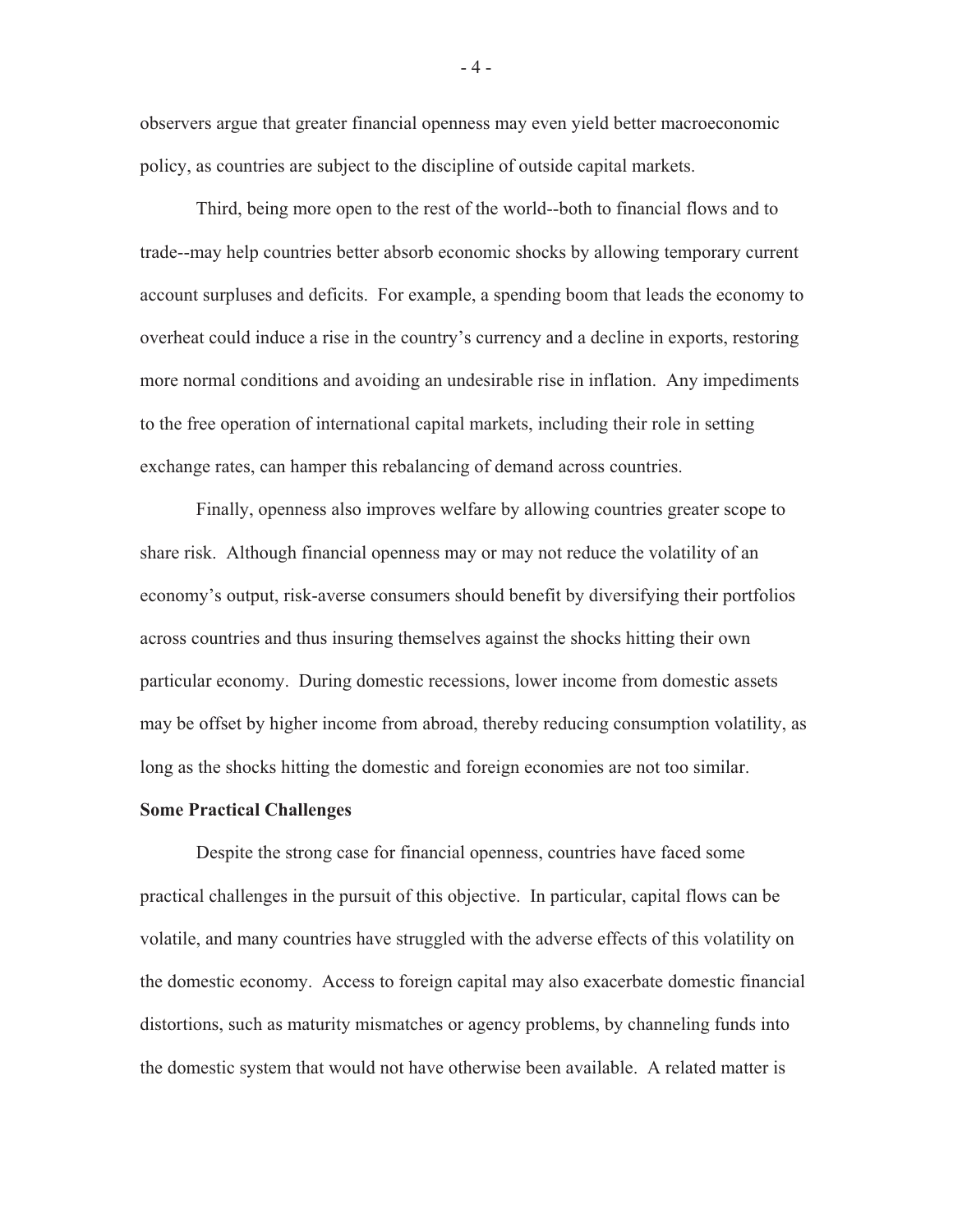that the domestic financial system may simply not have the capacity to effectively intermediate large volumes of inflows. For example, if financial supervision is not sufficient to ward off such problems, short-term lending from abroad (so-called hot money) can result in maturity mismatches, which can bankrupt domestic institutions in the event of sharp and sudden outflows. Unhedged borrowing in foreign currencies creates an additional mismatch, where a sharp currency depreciation can dramatically boost debt burdens, push borrowers into insolvency, and, in a vicious circle, induce further curtailment of finance from abroad. Heavily managed exchange rate regimes may also provide incentives for such mismatches to arise. In addition, increased financial openness may increase countries' exposure to the risk of contagion and spillovers from financial shocks elsewhere in the global economy.

 Many of these vulnerabilities have been manifest in the emerging market crises of the past several decades. For example, in the lead-up to the 1997-98 Asian crisis, domestic financial intermediation failed to prudently allocate capital, and these deficiencies were amplified by large amounts of external borrowing in foreign currencies, encouraged by heavily managed exchange rate regimes. As such deficiencies came to light, exchange rates collapsed, resulting in large balance sheet losses. Foreign investors lost confidence in much of the region, precipitating capital flight, the spread of the crisis to additional countries, and a sharp downturn in activity in these economies.

 Consistent with the broad set of practical challenges posed by capital flows that I have just highlighted, the empirical literature on the connection between openness and growth contains a wide range of findings. For example, work using firm-level data finds notable positive effects, while other papers that draw on cross-country data find little or

- 5 -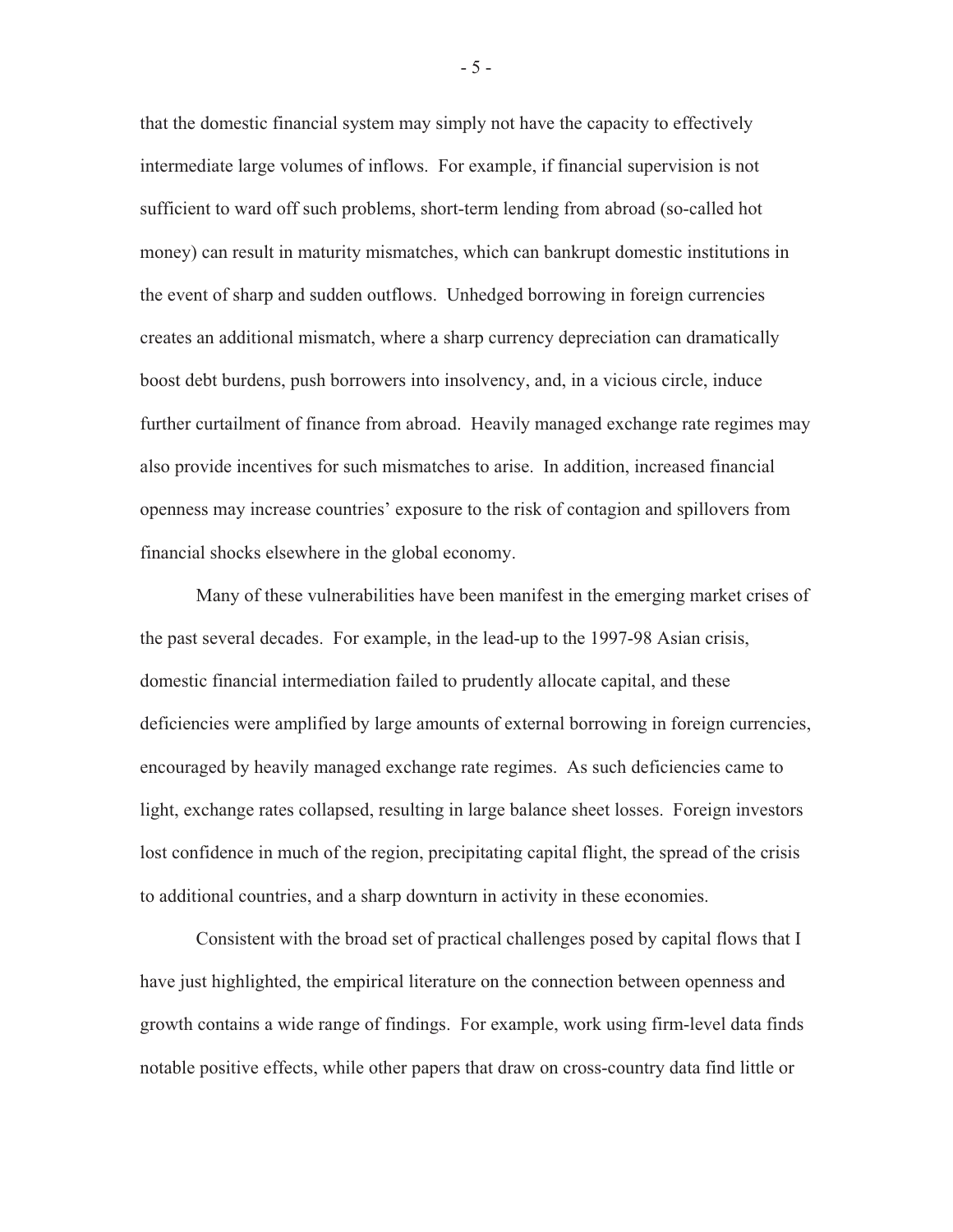no effect.<sup>5</sup> In addition, there is limited evidence of any decline in consumption volatility due to increased financial openness. More generally, capital has been observed to flow from capital-poor emerging market economies to capital-rich advanced economies over the past decade, a finding that appears to undermine one of the central rationales for free capital mobility.

 These empirical results notwithstanding, it may be that benefits exist but are difficult to identify in empirical research due to methodological difficulties in measuring financial openness, issues of endogeneity, and the coincidence of greater openness with other types of reform. But the failure of the empirical literature to identify clear gains from financial openness likely also reflects that countries have struggled to effectively manage sizable flows of capital.

 Notably, a separate literature that considers the link between domestic financial development and growth finds somewhat stronger evidence for such a relationship.<sup>6</sup> This research finds that countries with stronger domestic financial systems grow faster, partly because firms are better able to access financing from sources besides their own retained earnings.<sup>7</sup> This finding suggests that the benefits of greater financial openness among countries may be larger than has been identified to date.

# **Managing Capital Inflows**

 Despite the practical challenges associated with managing capital inflows, we should be careful not to conclude that limiting capital mobility is a first-best policy

 $<sup>5</sup>$  See Obstfeld (2008) and Kose and others (2006) for a survey of the empirical literature. One example of</sup> a paper using cross-country data that finds little evidence of a connection is Edison and others (2002); an example of a paper using firm-level data that finds a more substantial effect is Chari and Henry (2004).  $6$  See Levine (2005) for a survey of research on the link between financial development and growth.

<sup>&</sup>lt;sup>7</sup> Recently some researchers have argued that the financial sector can become so large relative to the size of the economy that it begins to harm growth. See Arcand, Berkes, and Panizza (2011) for an example.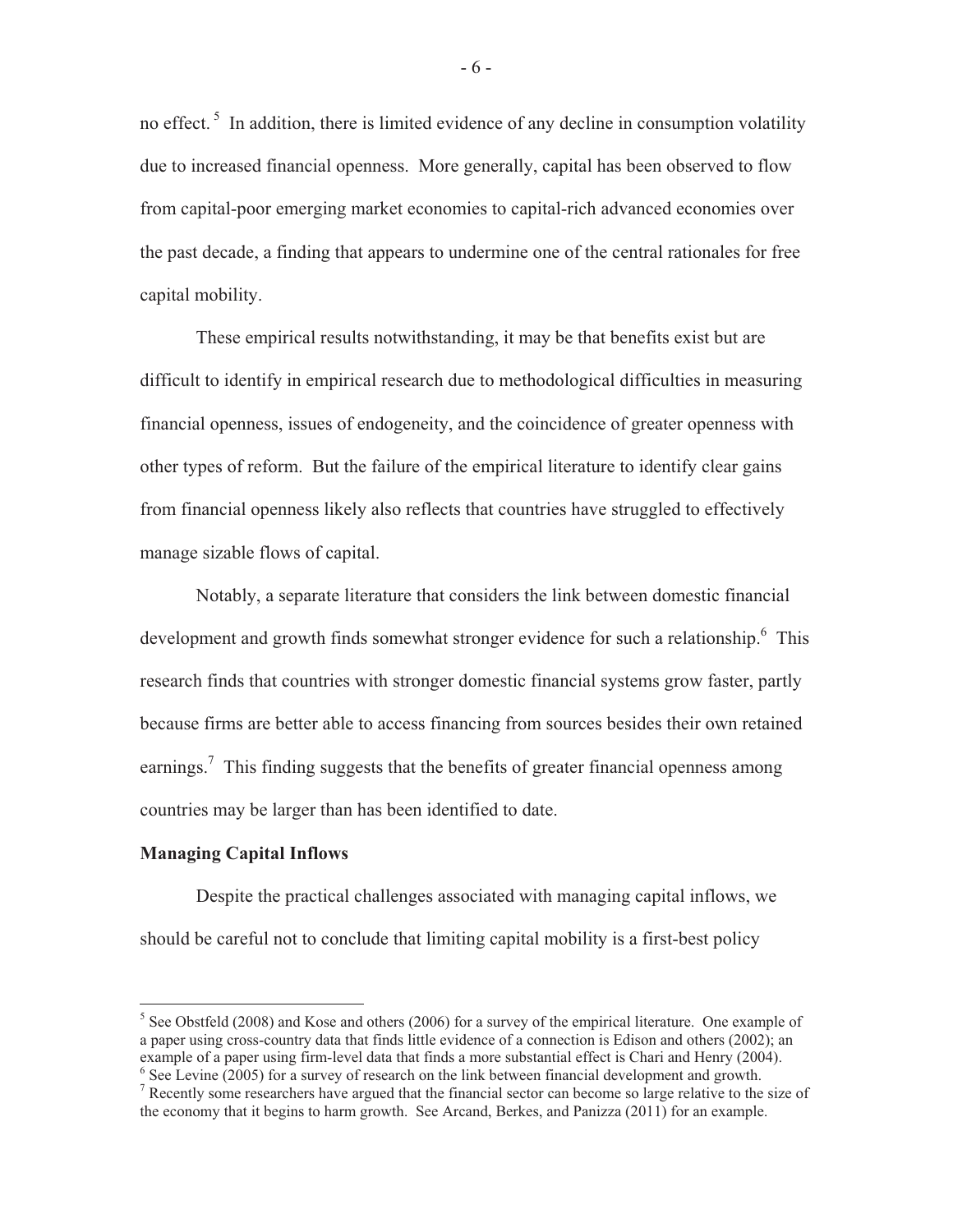outcome. The recent financial crisis certainly highlighted the fact that financial markets are prone to speculative excesses and behavior that may exacerbate systemic risk. But, as central bankers and supervisors, we must remain humble about our ability to preempt market forces in ways that predictably enhance welfare.

 An alternative to limiting capital mobility is for countries to rely on morestandard policy tools as an initial line of defense against the challenges posed by capital flows. For example, the effects of undesired capital movements prompted by variations in the business cycle can be addressed directly with the mix of fiscal and monetary policies. Countries facing overheating, with strong capital flows being attracted by rising interest rates, may consider a tighter fiscal policy to reduce both the extent of overheating and the related strength of capital inflows. And some countries facing strong capital inflows may help alleviate pressures by lifting controls on capital outflows. Exchange rate flexibility can also play a crucial role in helping modulate the effects of capital flows, as exchange rates appreciate in response to an inflow (or depreciate in the face of outflows), thereby contributing to external balance and damping further such flows by altering asset valuations. Increased exchange rate flexibility should also discourage excessive currency mismatches, as market participants better gauge the risks of future currency movements. Notably, in some cases, volatile capital flows have been a symptom of deeper distortions within the recipient country, and addressing these distortions has required a shift in the underlying mix of the country's policies.

 Past experience also highlights that attempts to limit financial openness are themselves imperfect. Clearly, capital controls can influence capital flows if applied with enough force. But how effective are they and at what cost? The Chilean controls on

- 7 -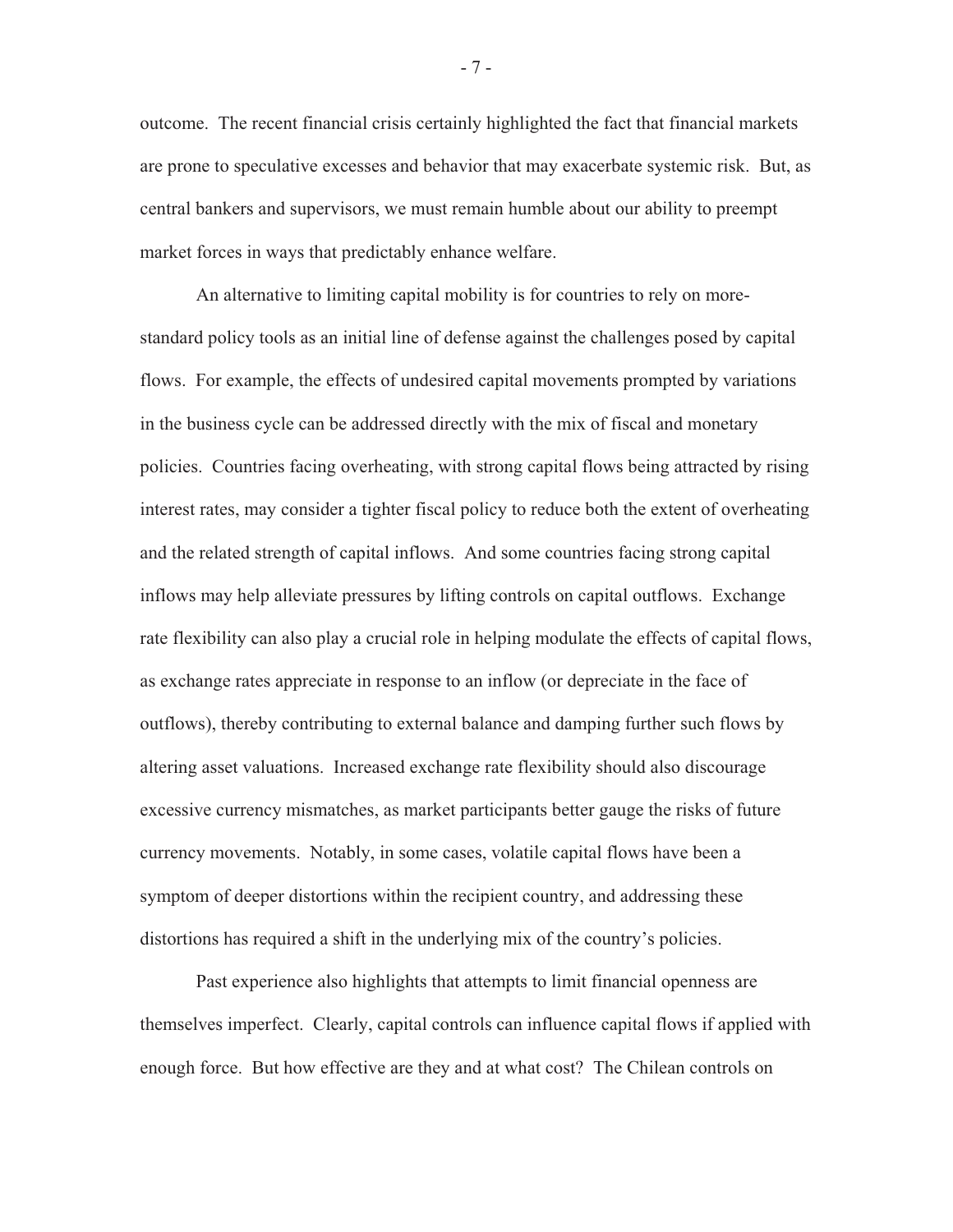capital inflows during the 1990s are often cited as an example of an approach that other countries might use. But studies of these controls, including by staff members at the Central Bank of Chile itself, suggest that the success of the Chilean controls was mixed. The controls did shift the composition of flows away from assets with shorter maturities, but the effects on the volume of flows and the exchange rate--two key goals of the controls--are less clear.<sup>8</sup> Some evidence also suggests that the controls harmed small firms in Chile by reducing the availability of financing and raising interest rates.<sup>9</sup>

 In addition, the incentives to circumvent capital controls are powerful when the returns that these flows might reap are large. In the extreme, controls can lead to rentseeking behavior or, worse, result in corruption among public officials.<sup>10</sup> Controls can also result in unintended distortions in prices in other financial markets or in goods prices as investors use those markets to try to move funds into or out of a country. Moreover, global capital flows have increased dramatically in recent decades. Although these substantial flows are the very reason that many countries wish to impose capital controls, the size of the flows--as well as the sophistication of investors who might seek to circumvent controls--means that countries that avoid opening up may face higher and higher costs in trying to control them.

 Finally, capital controls have global implications, as restricting financial openness can impede current account adjustment and thus hinder the world economy from reaching a more balanced equilibrium. Indeed, as I have noted in an earlier speech, the current international monetary system is a mixture of economies, some with open capital accounts and flexible exchange rates, and others with managed exchange rates, more-

- 8 -

 $8$  See Edwards (1999) and Cowan and De Gregorio (2007) for a further discussion.

 $9$  See Forbes (2007).

<sup>&</sup>lt;sup>10</sup> See Edwards (1999) for a survey of problems associated with controls on capital outflows.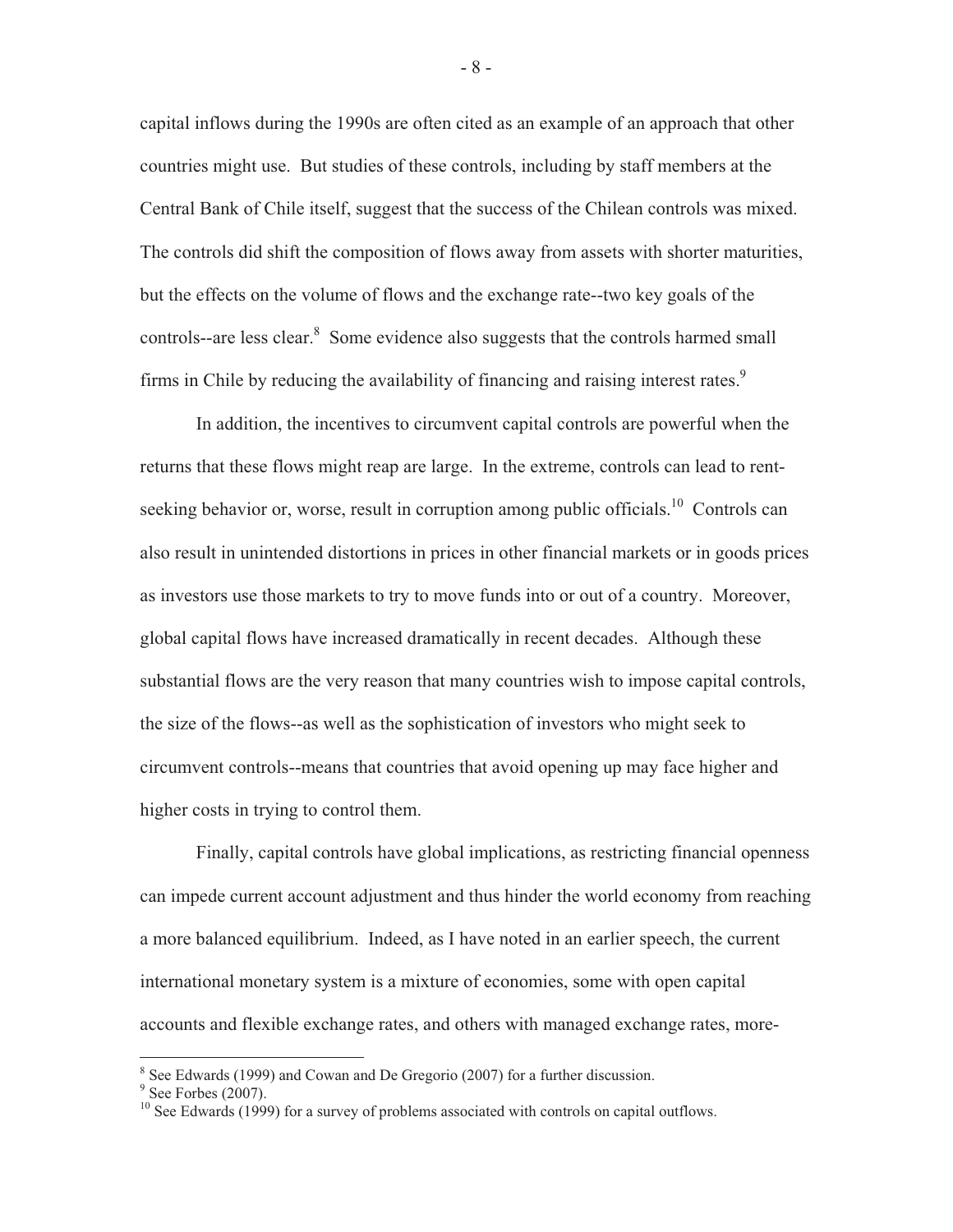restricted capital mobility, and more-limited monetary policy independence. Many of these latter economies also have current account surpluses, in part because authorities have been able to resist currency appreciation, and thus inhibit external adjustment, for prolonged periods. This feature of the international system inhibits the process of global rebalancing and could restrain the current recovery.

 Thus, at most, capital controls should be seen as just one of many tools that can be used to manage capital inflows, and one to be used only in particularly challenging situations. The IMF work that I mentioned earlier concludes that capital controls may be appropriate in conjunction with other policy tools as long as countries meet certain conditions. Foreign currency reserves should already be adequate, and exchange rates should not be undervalued. Controls should not be used as a substitute for necessary macroeconomic policy adjustments; for example, if the economy is overheating, controls should only be used along with a suitable monetary-fiscal policy mix. Moreover, controls should be lifted once these prerequisites no longer apply.<sup>11</sup>

 In addition, the IMF's work encourages countries to turn to macroprudential tools before making use of capital controls. Although admittedly no bright line differentiates these two types of policies, macroprudential tools generally are designed to enhance the resilience of the financial system, a broader and more enduring objective than directly managing capital flows. Operationally, macroprudential tools typically do not discriminate between residents and nonresidents, nor differentiate by currency. Examples of such prudential policies would include guidance on loan-to-value ratios, capital adequacy standards, and limits on net open foreign exchange positions.<sup>12</sup>

<sup>&</sup>lt;sup>11</sup> See Ostry (2010) and International Monetary Fund (2011).<br><sup>12</sup> See Ostry (2010) and International Monetary Fund (2011).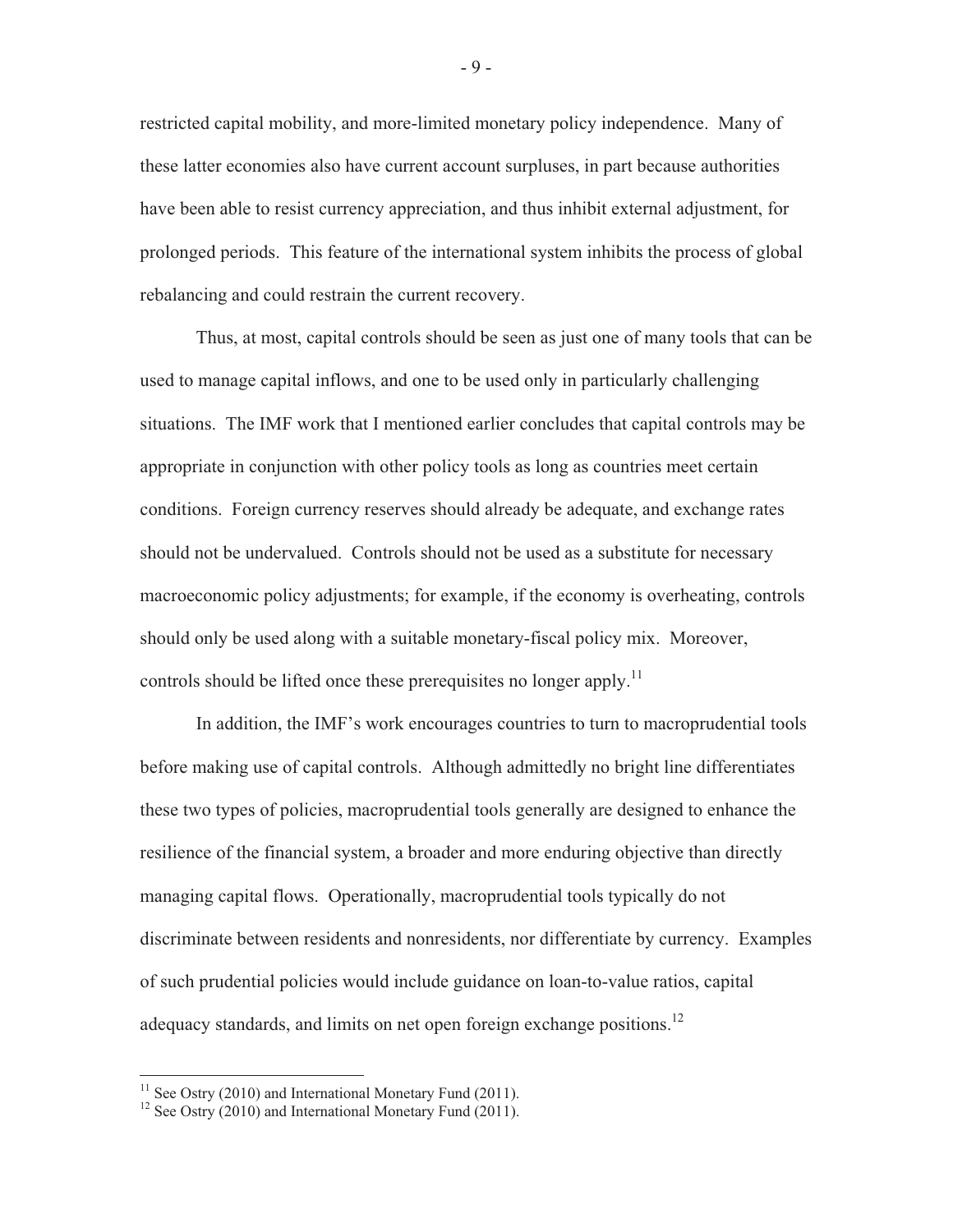## **Reaping the Full Benefits of Financial Openness**

 So where do we go from here? What needs to be done for countries to reap the full benefits of financial openness? In my view, all countries must continue working toward improving the resilience of their domestic financial systems to better take advantage of the potential gains from free international financial flows. Policymakers should strive to mitigate financial distortions by improving the regulation and supervision of financial markets and institutions, encouraging market transparency, and setting rules to enhance corporate governance. Effective microprudential policy frameworks should promote robust domestic financial institutions that are able to suitably intermediate both domestic and foreign capital. Prudential regulation should also be alert for risks from abroad, such as a buildup of liquidity risk, foreign currency exposure, or, more generally, inadequate intermediation of foreign credit. Indeed, some empirical studies find greater benefits from financial openness when domestic financial markets are more developed and where institutions and markets are well supervised.<sup>13</sup>

 Granted, setting up an adequate financial policy framework takes significant time and resources. Moreover, putting such a framework in place before liberalizing capital flows is not a guarantee that countries will capture the full gains to financial openness without any attendant stresses. Indeed, the recent crisis highlights that these efforts are ongoing for all countries, including the United States. However, though effective regulation and supervision are not a panacea, they doubtless increase the chance that economies will benefit from financial innovation and openness.

- 10 -

<sup>&</sup>lt;sup>13</sup> See Obstfeld (2008) for a discussion of this literature. Edwards (1999) surveys some of the literature on sequencing reforms.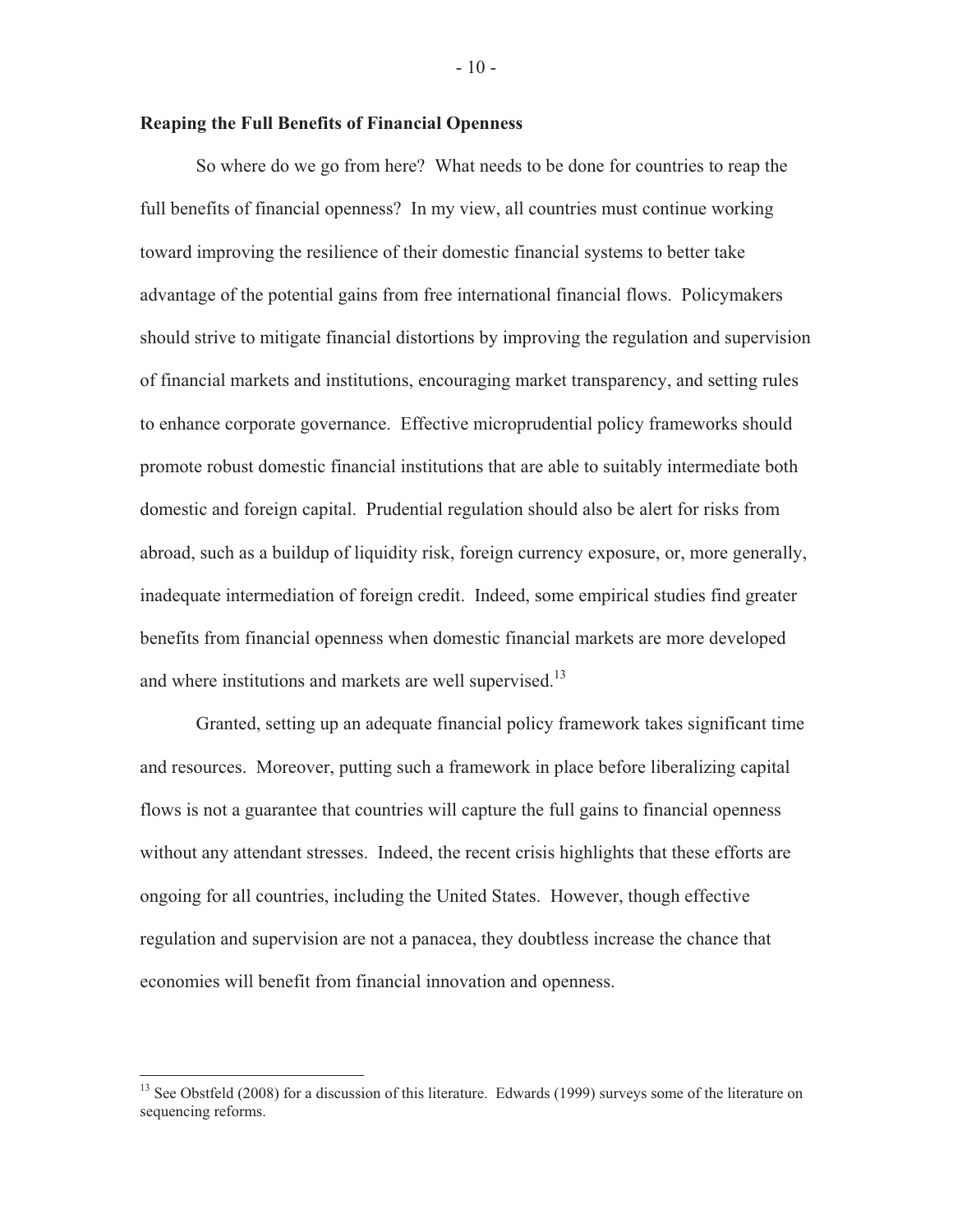The United States has taken an important step toward strengthening the institutional underpinnings of its financial system with the Dodd-Frank Wall Street Reform and Consumer Protection Act. The act will improve the monitoring of systemic risks, strengthen the supervision of systemically important institutions, support an effective resolution mechanism for large institutions, bring greater transparency to derivatives markets, and improve the effectiveness of consumer financial protection regulation. The act gives the Federal Reserve some new responsibilities. Among them are participating in the new Financial Stability Oversight Council and developing enhanced prudential standards for systemic nonbank financial firms and bank holding companies. We are working diligently to meet our new responsibilities and to enhance our monitoring of emerging risks to the financial system.

 Beyond strengthening our domestic prudential framework, we need to make further progress in international cooperation on improving financial regulation and the international monetary system. Central banks and regulatory agencies are working to design and implement a stronger set of prudential requirements for large, internationally active banking firms. Last year's agreement on the framework for Basel III was an important step, and the Federal Reserve is committed to its timely adoption. Its requirements for more and higher-quality capital and more-stringent liquidity buffers should increase the stability of the financial system and reduce the probability of future crises. In addition, we need to continue to make progress in setting rigorous international standards, clarifying the responsibilities of national regulators of internationally diverse financial institutions, and preventing regulatory arbitrage. We also need to continue to

- 11 -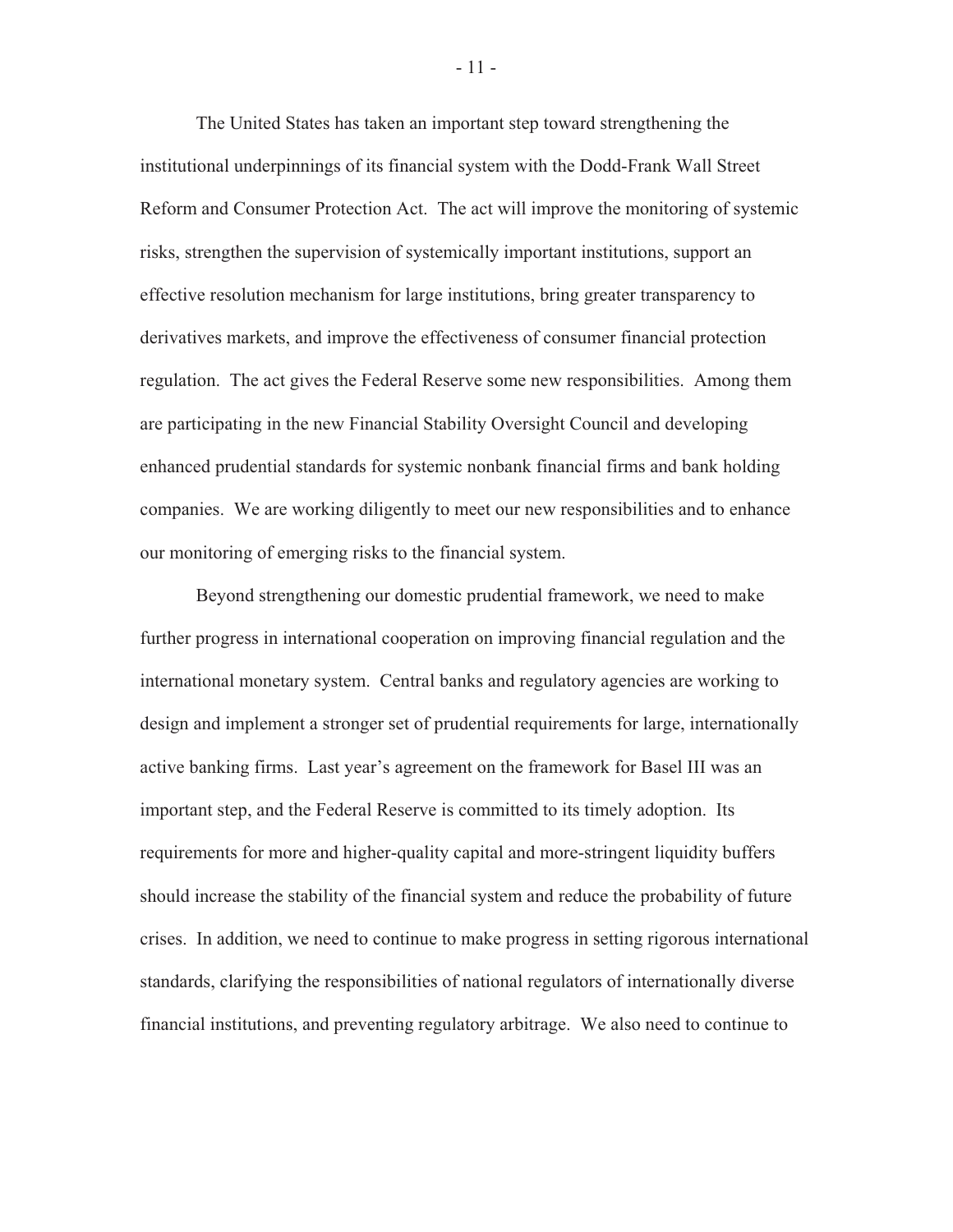work toward an international monetary system characterized by more-flexible exchange rates and independent monetary policies.

 The case for increased financial openness is complicated, and one where many of us have seen our views evolve. As I have already noted, the challenges to opening domestic financial systems to international capital flows are real, and getting the appropriate policy frameworks in place to permit the successful intermediation of these flows, while crucially important, is likely to take time. But while we should be pragmatic about the tools we use to manage capital flows, we should also keep in mind the longterm benefits that financial openness promises.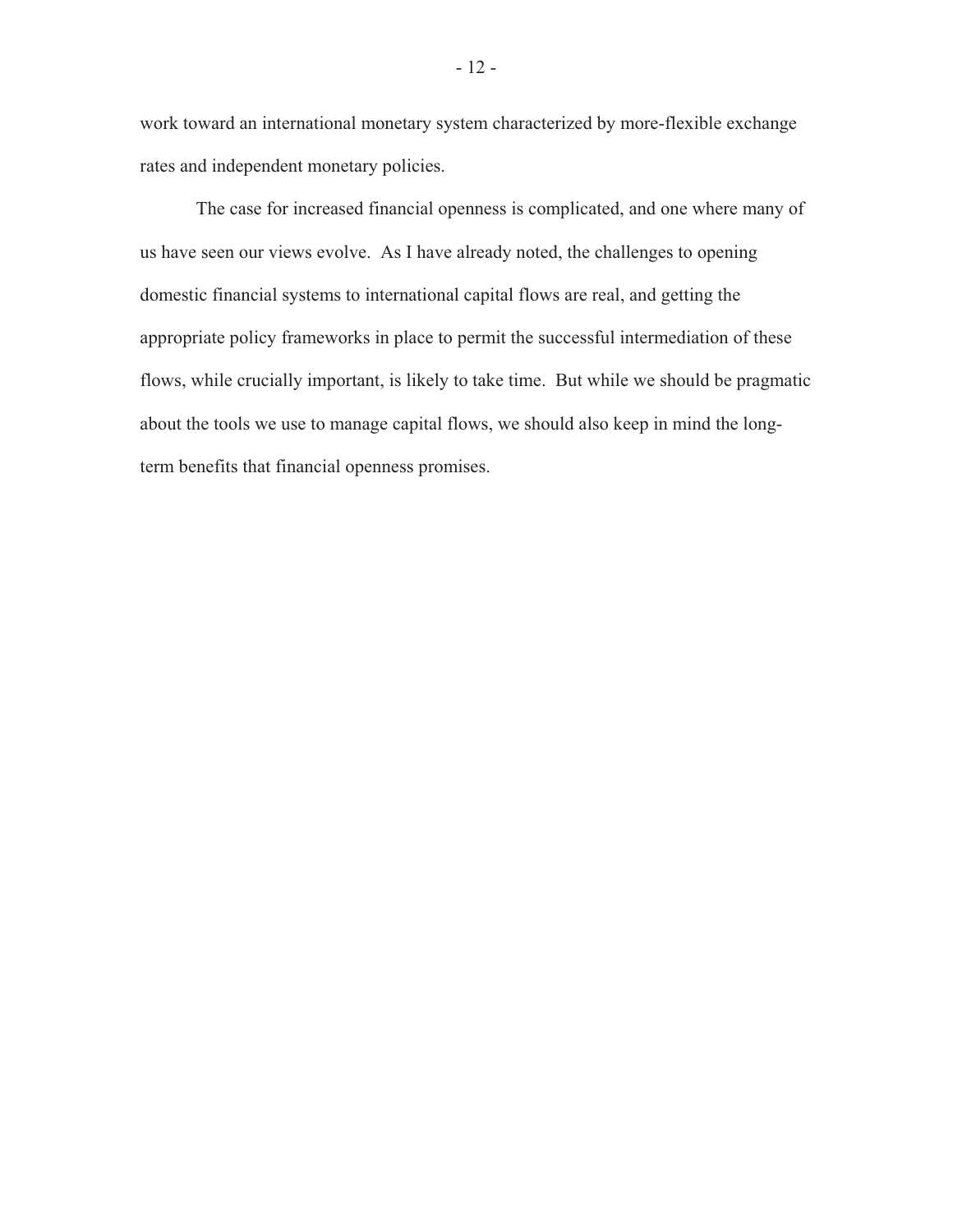#### **References**

- Arcand, Jean-Louis, Enrico Berkes, and Ugo Panizza (2011). "Too Much Finance?" unpublished paper, available at *No Original Content* (blog), March, http://upanizza.blogspot.com/2011/03/too-much-finance.html.
- Bordo, Michael D., Barry Eichengreen, and Douglas A. Irwin (1999). "Is Globalization Today Really Different from Globalization a Hundred Years Ago?" in Robert Z. Lawrence and Susan M. Collins, eds., *Brookings Trade Forum*: *1999*. Washington: Brookings Institution Press, pp. 1-72.
- Chari, Anusha, and Peter Blair Henry (2004). "Risk Sharing and Asset Prices: Evidence from a Natural Experiment," *Journal of Finance,* vol. 59 (June), pp. 1295-1324.
- Cowan, Kevin, and José De Gregorio (2007). "International Borrowing, Capital Controls, and the Exchange Rate: Lessons from Chile," in Sebastián Edwards, ed., *Capital Controls and Capital Flows in Emerging Economies: Policies, Practices, and Consequences*. Chicago: University of Chicago Press, pp. 241-96.
- Dow, Alexander (1984). "Finance and Foreign Control in Canadian Base Metal Mining, 1948–55," *Economic History Review*, vol. 37 (February), pp. 54-67.
- Edison, Hali J., Ross Levine, Luca Ricci, and Torsten Sløk, (2002). "International Financial Integration and Economic Growth," *Journal of International Money and Finance,* vol. 21 (6), pp. 749-76.
- Edwards, Sebastián (1999). "How Effective Are Capital Controls?" *Journal of Economic Perspectives*, vol. 13 (Fall), pp. 65-84.
- Forbes, Kristin J. (2007). "The Microeconomic Evidence on Capital Controls: No Free Lunch," in Sebastián Edwards, ed., *Capital Controls and Capital Flows in Emerging Economies: Policies, Practices, and Consequences*. Chicago: University of Chicago Press, pp. 171-99.
- International Monetary Fund (2011). *Recent Experiences in Managing Capital Inflows— Cross-Cutting Themes and Possible Policy Framework*. Washington: IMF, February.
- Kose, M. Ayhan, Eswar Prasad, Kenneth Rogoff, and Shang-Jin Wei (2006). "Financial Globalization: A Reappraisal," IMF Working Paper. Washington: IMF, August.
- Layton, Allan P., and Anthony Makin (1993). "Estimates of the Macroeconomic Impact of Foreign Investment in Australia," *International Economic Journal*, vol. 7 (Winter), pp. 35-42.